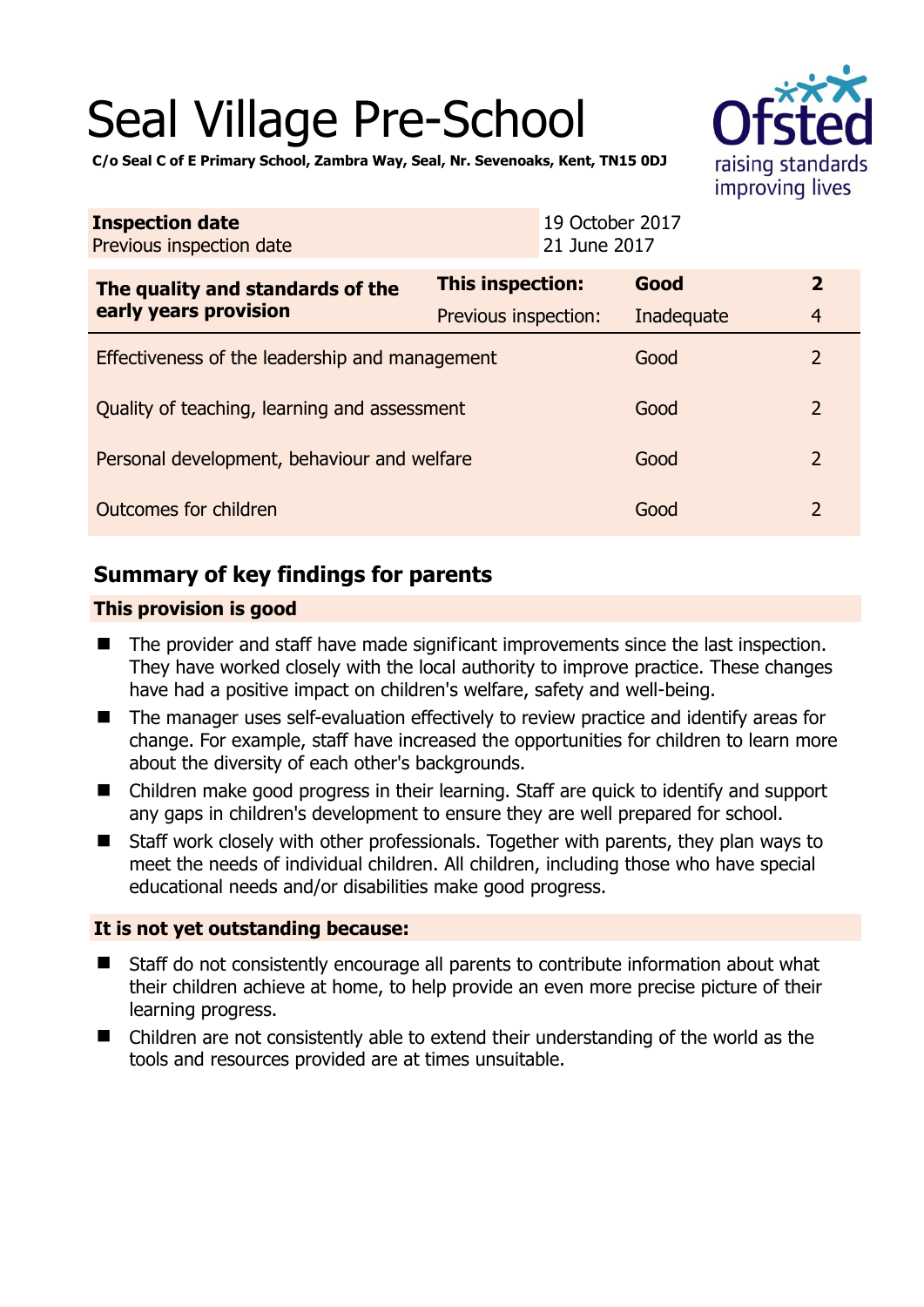# **What the setting needs to do to improve further**

### **To further improve the quality of the early years provision the provider should:**

- enhance partnerships with parents to encourage them to share more information about children's learning at home
- extend children's experiences to increase their awareness of the wider world.

#### **Inspection activities**

- The inspector observed the quality of teaching during activities and assessed the impact this has on children's learning.
- The inspector completed a joint observation with the manager.
- The inspector looked at children's records, planning documentation and evidence of the suitability of committee members and staff working at the pre-school. She sampled other documentation, including policies and procedures and the setting's selfevaluation.
- The inspector spoke to a small number of parents during the inspection and took account of their views.
- The inspector spoke to members of staff and children at appropriate times and held meetings with the manager, the committee secretary and the local authority adviser.

## **Inspector**

Mary Vandepeer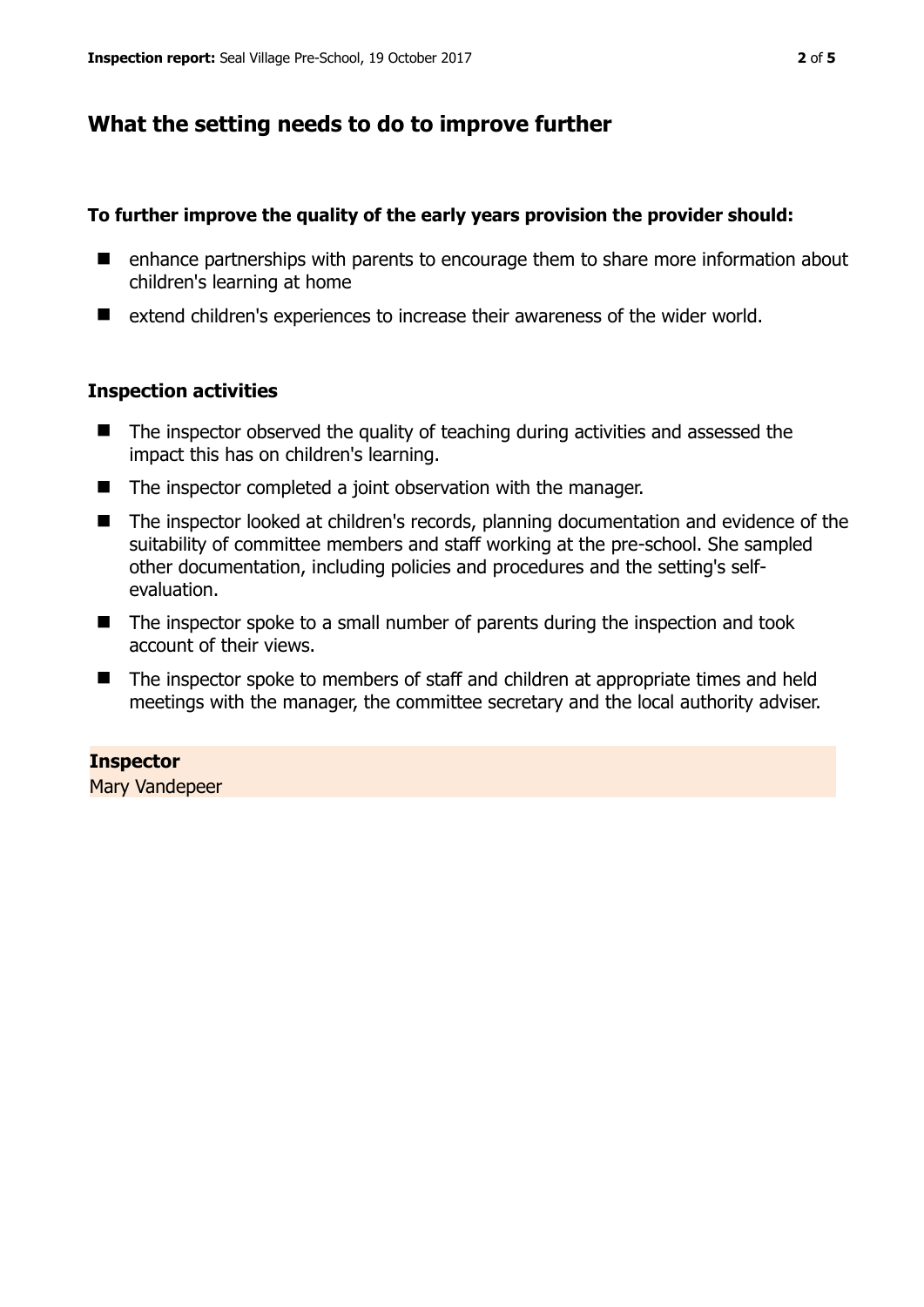## **Inspection findings**

#### **Effectiveness of the leadership and management is good**

Safeguarding is effective. Staff have a clear understanding of their responsibility to keep children safe. They know what to do if they have any concerns about a child in their care. Suitable recruitment and vetting arrangements are secure and up to date and help to ensure children's welfare and safety. The provider makes sure that Ofsted is aware of all committee members so relevant checks can be completed. She keeps a record of suitability checks conducted for staff and committee members. The manager supports staff well and encourages them to take up professional development opportunities. For example, they recently attended training which helped them to provide more interesting opportunities for children to improve their understanding of mathematics. Parents comment how happy they are with their children's progress in all areas. They are also full of praise for the caring and approachable manager and staff.

#### **Quality of teaching, learning and assessment is good**

Staff observe children and assess and plan interesting activities and experiences based on the next steps in their learning. They understand how children learn and are skilful in adapting activities so they interest and challenge children of different abilities. Children's language and communication skills are promoted well and staff engage children in meaningful conversations. Children are encouraged in developing their literacy skills. There is a range of opportunities to support children's early writing skills, such as when they use chalks to draw on boards and make marks in the sand.

#### **Personal development, behaviour and welfare are good**

Children who have recently started at the pre-school, settle in quickly. A visual, interactive timeline helps remind them of the routine of the session. Staff support children to develop independence. For example, they decide when they are ready to eat a snack and select food from bowls. Children develop good physical skills. For instance, they learn how to climb safely in the garden and how to ride tricycles successfully. Children learn about their local community and various locations. They regularly visit an elderly people's home. Children play and interact with the residents, and all those involved delight in how much this contributes to their social development.

#### **Outcomes for children are good**

All children thrive in this warm, caring and welcoming environment. They learn to take turns, share and respect each other, making meaningful relationships. Children are confident and independent, choosing the resources they want to play with and where. All children make good progress in their learning. Staff help them to be prepared for their move to school.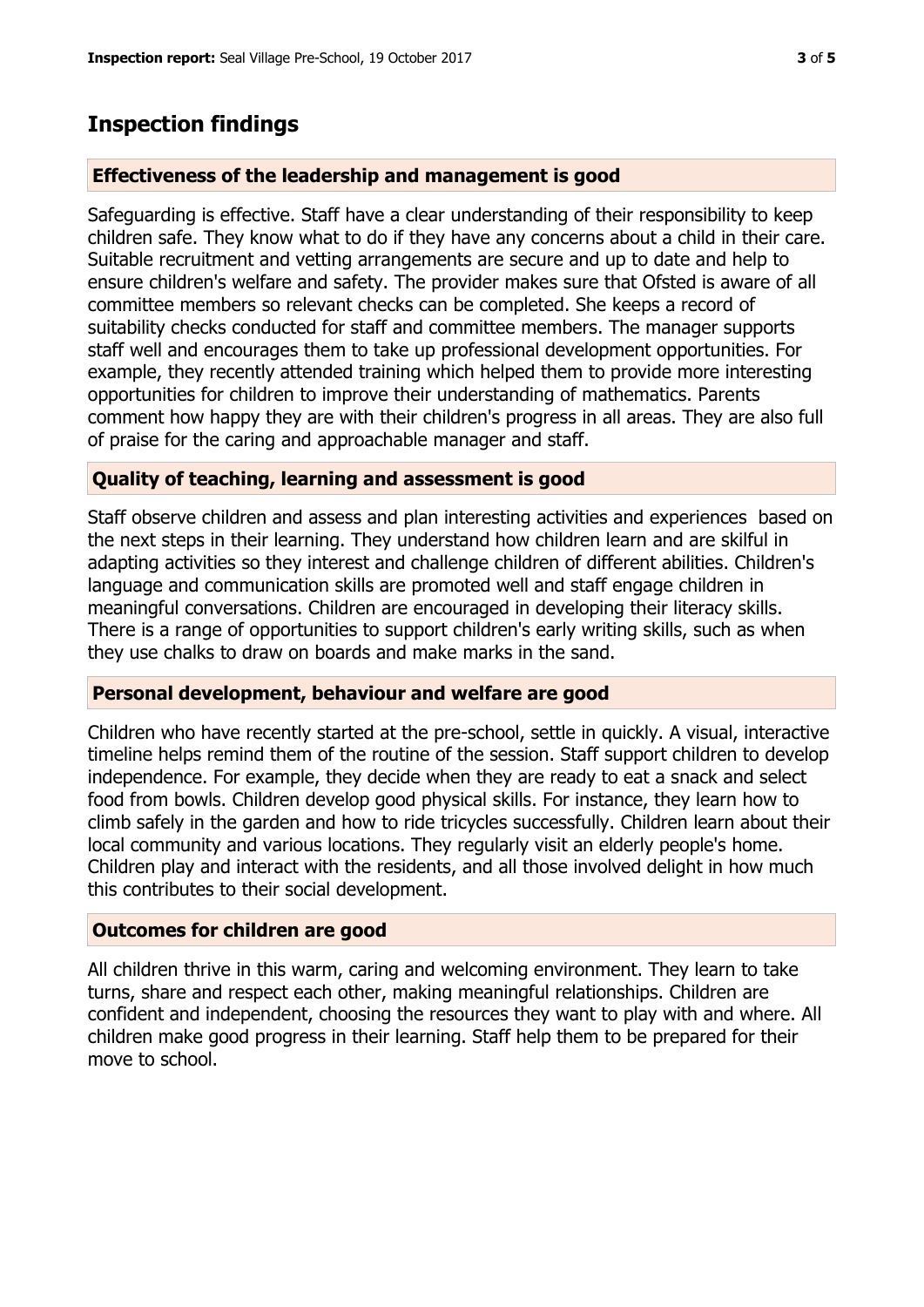# **Setting details**

| Unique reference number                             | EY276356                                                                             |  |
|-----------------------------------------------------|--------------------------------------------------------------------------------------|--|
| <b>Local authority</b>                              | Kent                                                                                 |  |
| <b>Inspection number</b>                            | 1108093                                                                              |  |
| <b>Type of provision</b>                            | Sessional provision                                                                  |  |
| Day care type                                       | Childcare - Non-Domestic                                                             |  |
| <b>Registers</b>                                    | Early Years Register, Compulsory Childcare<br>Register, Voluntary Childcare Register |  |
| Age range of children                               | $2 - 4$                                                                              |  |
| <b>Total number of places</b>                       | 16                                                                                   |  |
| Number of children on roll                          | 13                                                                                   |  |
| Name of registered person                           | Seal Village Pre-School Committee                                                    |  |
| <b>Registered person unique</b><br>reference number | RP910847                                                                             |  |
| Date of previous inspection                         | 21 June 2017                                                                         |  |
| <b>Telephone number</b>                             | 01732 762 799                                                                        |  |

Seal Village Pre-School registered in 2004 and is located on the site of Seal Church of England Primary School, near Sevenoaks, Kent. The pre-school is open Monday to Friday from 9am to 3pm, during term time only. The provision receives funding to provide free early education for children aged three and four years. There are four members of staff who work with the children, all of whom have relevant early years qualifications at level 2 or above.

This inspection was carried out by Ofsted under sections 49 and 50 of the Childcare Act 2006 on the quality and standards of provision that is registered on the Early Years Register. The registered person must ensure that this provision complies with the statutory framework for children's learning, development and care, known as the early years foundation stage.

Any complaints about the inspection or the report should be made following the procedures set out in the guidance 'Complaints procedure: raising concerns and making complaints about Ofsted', which is available from Ofsted's website: www.gov.uk/government/organisations/ofsted. If you would like Ofsted to send you a copy of the guidance, please telephone 0300 123 4234, or email enquiries@ofsted.gov.uk.